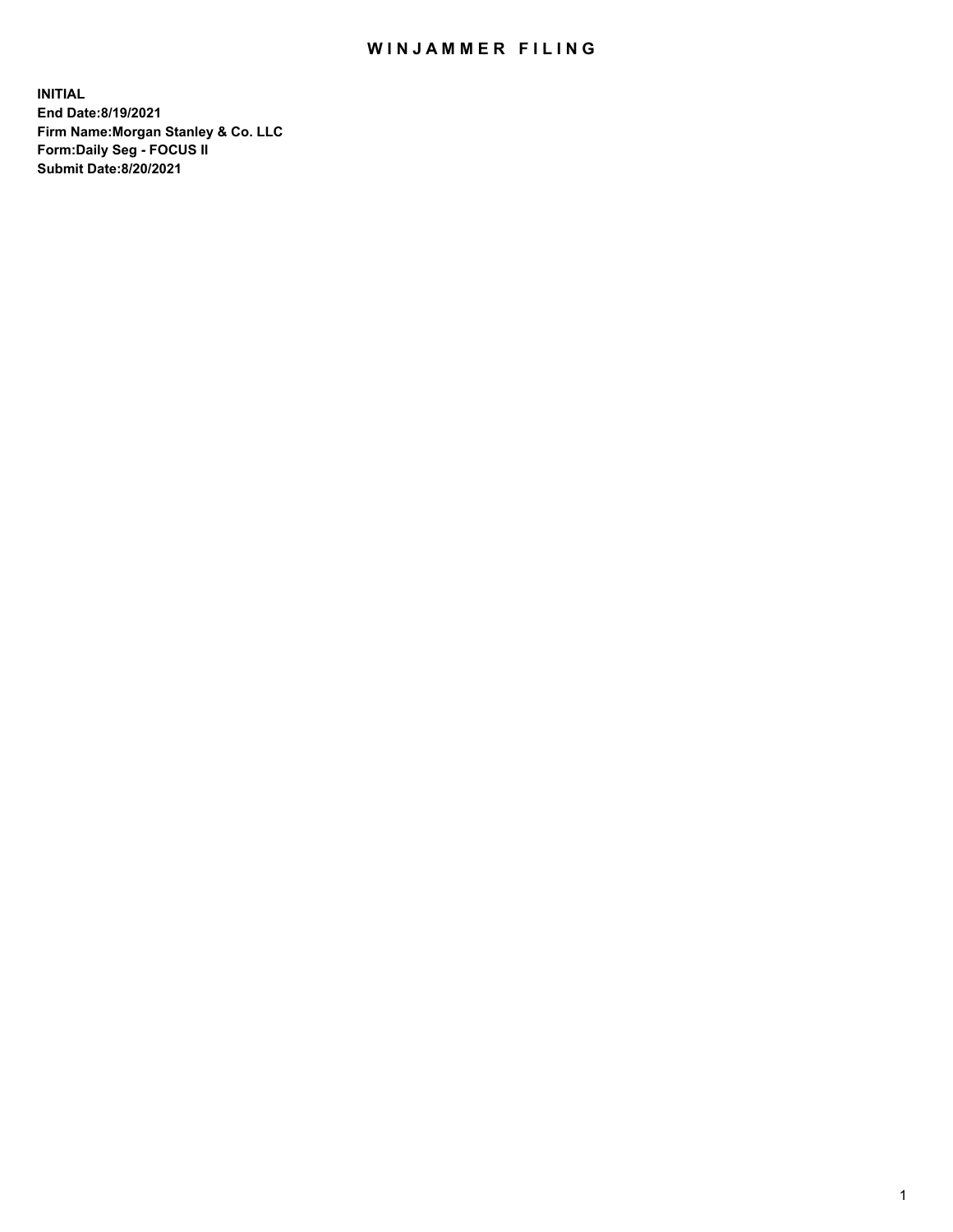**INITIAL End Date:8/19/2021 Firm Name:Morgan Stanley & Co. LLC Form:Daily Seg - FOCUS II Submit Date:8/20/2021 Daily Segregation - Cover Page**

| Name of Company                                                                                                                                                                                                                                                                                                                | <b>Morgan Stanley &amp; Co. LLC</b>                    |
|--------------------------------------------------------------------------------------------------------------------------------------------------------------------------------------------------------------------------------------------------------------------------------------------------------------------------------|--------------------------------------------------------|
| <b>Contact Name</b>                                                                                                                                                                                                                                                                                                            | <b>Ikram Shah</b>                                      |
| <b>Contact Phone Number</b>                                                                                                                                                                                                                                                                                                    | 212-276-0963                                           |
| <b>Contact Email Address</b>                                                                                                                                                                                                                                                                                                   | Ikram.shah@morganstanley.com                           |
| FCM's Customer Segregated Funds Residual Interest Target (choose one):<br>a. Minimum dollar amount: : or<br>b. Minimum percentage of customer segregated funds required:%; or<br>c. Dollar amount range between: and; or<br>d. Percentage range of customer segregated funds required between:% and%.                          | 235,000,000<br><u>0</u><br><u>00</u><br><u>00</u>      |
| FCM's Customer Secured Amount Funds Residual Interest Target (choose one):<br>a. Minimum dollar amount: ; or<br>b. Minimum percentage of customer secured funds required:%; or<br>c. Dollar amount range between: and; or<br>d. Percentage range of customer secured funds required between:% and%.                            | 140,000,000<br><u>0</u><br><u>00</u><br>0 <sub>0</sub> |
| FCM's Cleared Swaps Customer Collateral Residual Interest Target (choose one):<br>a. Minimum dollar amount: ; or<br>b. Minimum percentage of cleared swaps customer collateral required:% ; or<br>c. Dollar amount range between: and; or<br>d. Percentage range of cleared swaps customer collateral required between:% and%. | 92,000,000<br><u>0</u><br><u>00</u><br>00              |

Attach supporting documents CH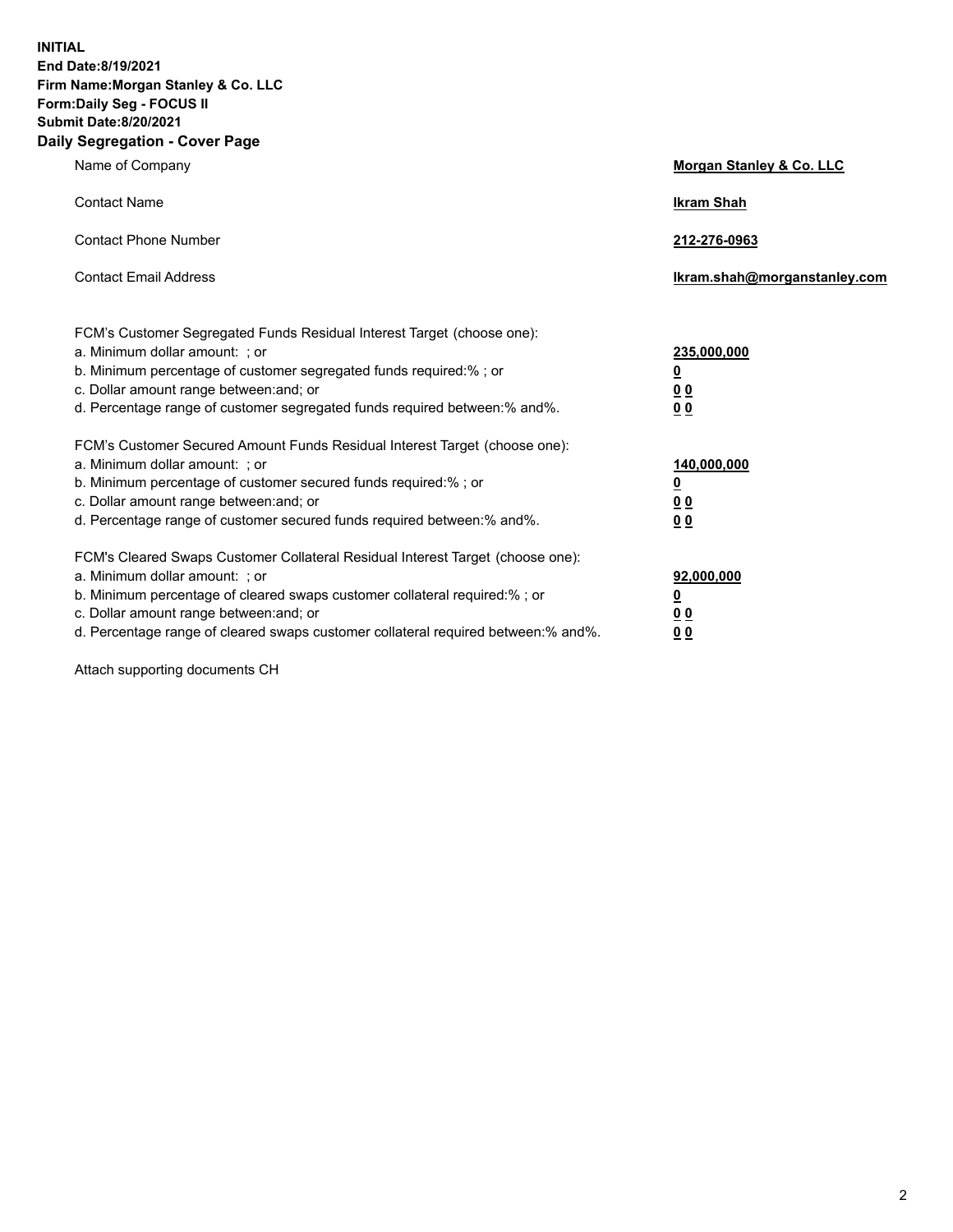## **INITIAL End Date:8/19/2021 Firm Name:Morgan Stanley & Co. LLC Form:Daily Seg - FOCUS II Submit Date:8/20/2021**

## **Daily Segregation - Secured Amounts**

Foreign Futures and Foreign Options Secured Amounts Amount required to be set aside pursuant to law, rule or regulation of a foreign government or a rule of a self-regulatory organization authorized thereunder

- 1. Net ledger balance Foreign Futures and Foreign Option Trading All Customers A. Cash **4,630,757,621** [7315]
	- B. Securities (at market) **2,035,766,025** [7317]
- 2. Net unrealized profit (loss) in open futures contracts traded on a foreign board of trade **620,569,047** [7325]
- 3. Exchange traded options
	- a. Market value of open option contracts purchased on a foreign board of trade **31,685,868** [7335]
	- b. Market value of open contracts granted (sold) on a foreign board of trade **-20,515,676** [7337]
- 4. Net equity (deficit) (add lines 1. 2. and 3.) **7,298,262,885** [7345]
- 5. Account liquidating to a deficit and account with a debit balances gross amount **92,023,721** [7351] Less: amount offset by customer owned securities **-89,581,003** [7352] **2,442,718**
- 6. Amount required to be set aside as the secured amount Net Liquidating Equity Method (add lines 4 and 5)
- 7. Greater of amount required to be set aside pursuant to foreign jurisdiction (above) or line 6.

## FUNDS DEPOSITED IN SEPARATE REGULATION 30.7 ACCOUNTS

- 1. Cash in banks
	- A. Banks located in the United States **356,888,798** [7500]
	- B. Other banks qualified under Regulation 30.7 **187,717,857** [7520] **544,606,655**
- 2. Securities
	- A. In safekeeping with banks located in the United States **625,644,739** [7540]
	- B. In safekeeping with other banks qualified under Regulation 30.7 **58,171,057** [7560] **683,815,796**
- 3. Equities with registered futures commission merchants
	-
	- B. Securities **0** [7590]
	- C. Unrealized gain (loss) on open futures contracts **-424,399** [7600]
	- D. Value of long option contracts **0** [7610]
	- E. Value of short option contracts **0** [7615] **13,711,186** [7620]
- 4. Amounts held by clearing organizations of foreign boards of trade
	- A. Cash **0** [7640]
	- B. Securities **0** [7650]
	- C. Amount due to (from) clearing organization daily variation **0** [7660]
	- D. Value of long option contracts **0** [7670]
	- E. Value of short option contracts **0** [7675] **0** [7680]
- 5. Amounts held by members of foreign boards of trade
	-
	-
	- C. Unrealized gain (loss) on open futures contracts **620,993,446** [7720]
	- D. Value of long option contracts **31,685,868** [7730]
	- E. Value of short option contracts **-20,515,676** [7735] **6,267,438,497**
- 6. Amounts with other depositories designated by a foreign board of trade **0** [7760]
- 7. Segregated funds on hand **0** [7765]
- 8. Total funds in separate section 30.7 accounts **7,509,572,134** [7770]
- 9. Excess (deficiency) Set Aside for Secured Amount (subtract line 7 Secured Statement Page 1 from Line 8)
- 10. Management Target Amount for Excess funds in separate section 30.7 accounts **140,000,000** [7780]
- 11. Excess (deficiency) funds in separate 30.7 accounts over (under) Management Target **68,866,531** [7785]

**0** [7305]

[7354] **7,300,705,603** [7355]

**7,300,705,603** [7360]

[7530]

[7570]

A. Cash **14,135,585** [7580]

 A. Cash **4,283,324,630** [7700] B. Securities **1,351,950,229** [7710] [7740] **208,866,531** [7380]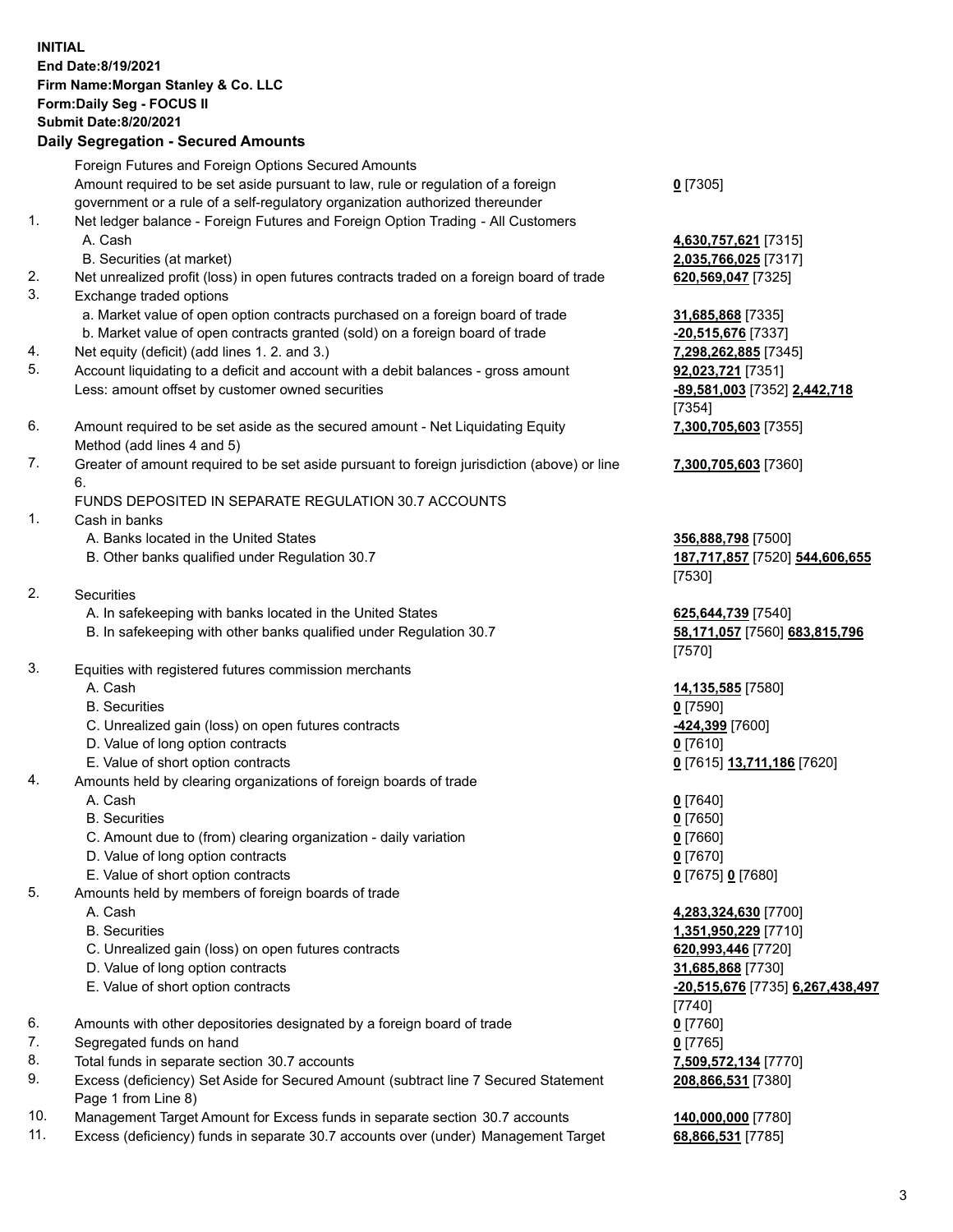**INITIAL End Date:8/19/2021 Firm Name:Morgan Stanley & Co. LLC Form:Daily Seg - FOCUS II Submit Date:8/20/2021 Daily Segregation - Segregation Statement** SEGREGATION REQUIREMENTS(Section 4d(2) of the CEAct) 1. Net ledger balance A. Cash **13,879,082,646** [7010] B. Securities (at market) **7,321,303,883** [7020] 2. Net unrealized profit (loss) in open futures contracts traded on a contract market **2,669,382,587** [7030] 3. Exchange traded options A. Add market value of open option contracts purchased on a contract market **889,256,666** [7032] B. Deduct market value of open option contracts granted (sold) on a contract market **-582,029,087** [7033] 4. Net equity (deficit) (add lines 1, 2 and 3) **24,176,996,695** [7040] 5. Accounts liquidating to a deficit and accounts with debit balances - gross amount **339,353,697** [7045] Less: amount offset by customer securities **-338,741,846** [7047] **611,851** [7050] 6. Amount required to be segregated (add lines 4 and 5) **24,177,608,546** [7060] FUNDS IN SEGREGATED ACCOUNTS 7. Deposited in segregated funds bank accounts A. Cash **2,540,605,232** [7070] B. Securities representing investments of customers' funds (at market) **0** [7080] C. Securities held for particular customers or option customers in lieu of cash (at market) **2,764,767,029** [7090] 8. Margins on deposit with derivatives clearing organizations of contract markets A. Cash **14,524,997,121** [7100] B. Securities representing investments of customers' funds (at market) **0** [7110] C. Securities held for particular customers or option customers in lieu of cash (at market) **4,406,590,791** [7120] 9. Net settlement from (to) derivatives clearing organizations of contract markets **-139,620,880** [7130] 10. Exchange traded options A. Value of open long option contracts **889,256,666** [7132] B. Value of open short option contracts **-582,029,087** [7133] 11. Net equities with other FCMs A. Net liquidating equity **9,324,566** [7140] B. Securities representing investments of customers' funds (at market) **0** [7160] C. Securities held for particular customers or option customers in lieu of cash (at market) **0** [7170] 12. Segregated funds on hand **149,946,063** [7150] 13. Total amount in segregation (add lines 7 through 12) **24,563,837,501** [7180] 14. Excess (deficiency) funds in segregation (subtract line 6 from line 13) **386,228,955** [7190] 15. Management Target Amount for Excess funds in segregation **235,000,000** [7194] 16. Excess (deficiency) funds in segregation over (under) Management Target Amount **151,228,955** [7198]

Excess